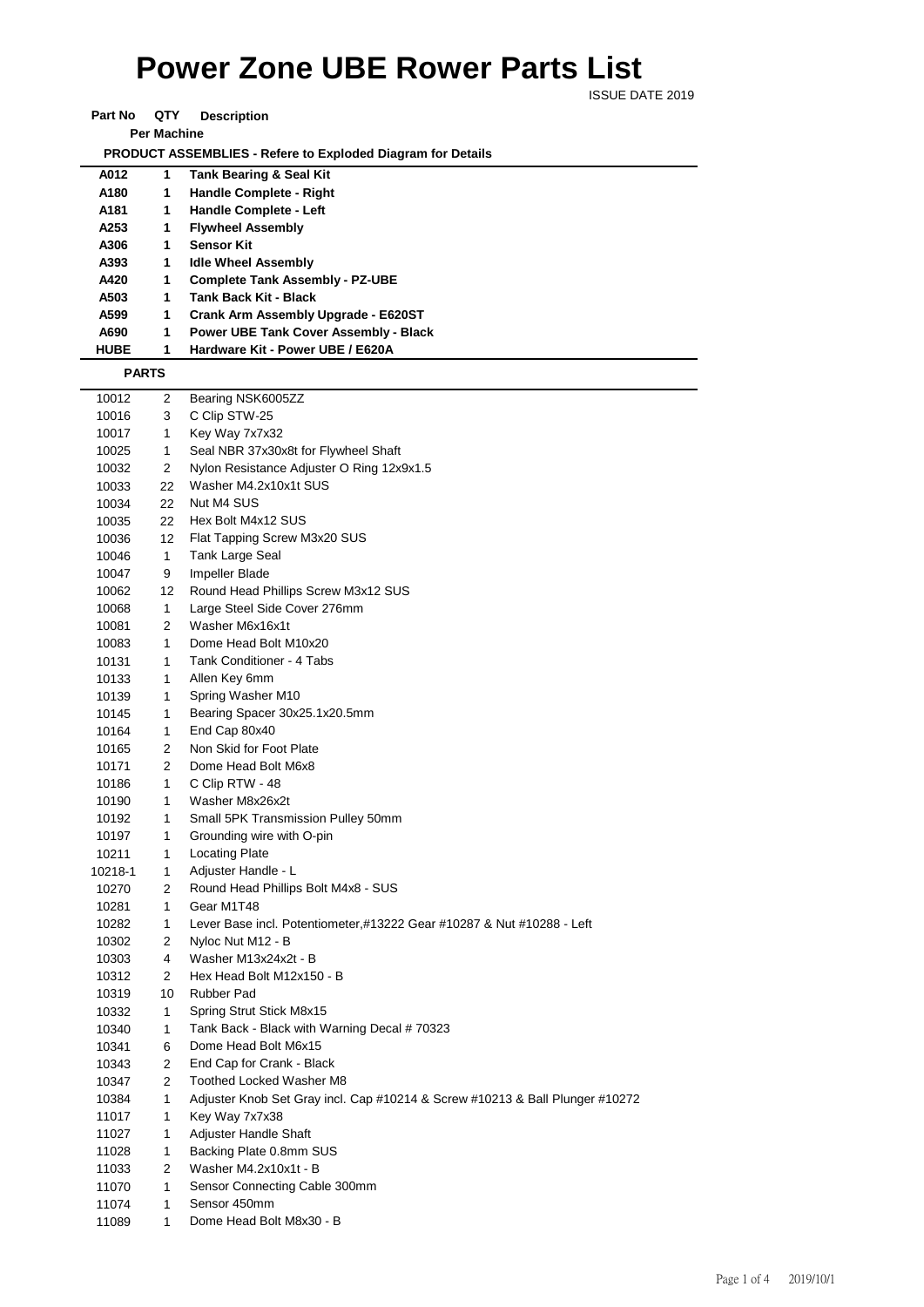| Part No | QTY         | <b>Description</b>                                                          |
|---------|-------------|-----------------------------------------------------------------------------|
|         | Per Machine |                                                                             |
| 11097   | 2           | Nut Dome Head M10 - B                                                       |
| 12017   | 2           | C Clip 20mm                                                                 |
| 12046   | 2           | Handle - UBE                                                                |
| 12048   | 2           | Handle Grip - UBE                                                           |
| 12070   | 4           | Round Head Phillips Screw M4x10 - B                                         |
| 12138   | 1           | PVC Board 500x100x10mm - E620ST                                             |
| 12140   | 1           | Lower Main Frame - E620ST                                                   |
| 12141   | 2           | <b>Bearing Housing</b>                                                      |
| 12142   | 1           | 7PK Transmission Pulley 170mm                                               |
| 12145   | 1           | <b>Idle Wheel Shaft</b>                                                     |
| 12146   | 6           | Flat Head Bolt M8x15                                                        |
| 12147   | 1           | Spring D3.0mm L65mm                                                         |
| 12148   | 2           | Plastic Bushing 52x18.1mm                                                   |
| 12150   | 1           | <b>Metal Bushing</b>                                                        |
| 12151   | 1           | <b>Plastic Shaft</b>                                                        |
| 12153   | 2           | C Clip 15mm                                                                 |
| 12154   | 1           | Hex Head Bolt M8x120 - B                                                    |
| 12157   | 4           | Bolt 5/32 25mm                                                              |
| 12159   | 1           | Hex Head Bolt M5x60 - B                                                     |
| 12161   | 6           | Spring Washer M6                                                            |
| 12167   | 2           | Bearing NSK 6202Z                                                           |
| 12168   | 1           | Pulley                                                                      |
| 12169   | 1           | Bearing Shaft L35.3mm                                                       |
| 12172   | 2           | Idle Wheel 50mm                                                             |
| 12174   | 1           | 5PK Belt 1590                                                               |
| 12175   | 2           | Bearing Shaft L41.5mm                                                       |
| 12176   | 4           | C Clip 17mm                                                                 |
| 12177   | 2           | Spring Washer M5                                                            |
| 12243   | 1           | <b>Pulley Shaft</b>                                                         |
| 12265   | 1           | Idle Wheel Bracket - R/L                                                    |
| 13030   | 1           | Adjuster PP Tank Ring 358x10 - Black                                        |
| 13229   | 1           | Level Wiring 900mm                                                          |
| 13232   | 1           | Computer Wiring 450mm                                                       |
| 13545   | 1           | Tank Cover with Decal #15005 & Triangle plate #13046 & Bolts #65992 - Black |
| 13602   | 1           | Dome Head Bolt M8x20 - B                                                    |
| 13911   | 1           | 15mm Spanner                                                                |
| 13912   | 1           | 17mm Spanner                                                                |
| 13913   | 1           | Allen Key 8mm (8x32x152)                                                    |
| 15139   | 1           | Main Frame with Decal #15004 - Power UBE Orange                             |
| 15144   | 1           | Tank Outer Cover Ring for Power UBE - Black                                 |
| 15156   | 2           | Plastic Cover with Decal #12260                                             |
| 16139   |             | Main Frame with Decal #15004 - Power UBE Gray                               |
| 20132   | 2           | French Screw M8x20xP1.0                                                     |
| 20138   | 4           | Bearing NSK6201ZZ                                                           |
| 20150   | 2           | Dome Head Bolt M10x15                                                       |
| 20193   | 2           | Aluminum Block Housing Bearing NSK 6004ZZ                                   |
| 20307   | 1           | Tank Plug Black with O-ring #10039                                          |
| 21134   | 1           | Crank-Left - CXT/UBE                                                        |
| 21135   | 1           | Crank-Right - CXT/UBE                                                       |
| 23139   | 1           | Handle Shaft with Bolt-Left                                                 |
| 23149   | 1           | Handle Shaft with Bolt-Right                                                |
| 23925   | 3           | Grub Screw M6x10                                                            |
| 30608   | 1           | Nyloc Nut M5 - B                                                            |
| 53959   | 2           | Counter Sunk Bolt M3x8 -SUS                                                 |
| 60144   | 2           | Rower Handle End Inserts 28.6mm                                             |
| 60145   | 2           | Frame Plug 38.1mm                                                           |
| 60147   | 1           | O Ring 9.5x6.5x1.5                                                          |
| 60708   | 2           | Washer M8x19x1.6                                                            |
| 60808   | 2           | Dome Head Bolt M8x15                                                        |
| 60811   | 2           | Dome Head Bolt M8x10                                                        |
| 61067   | 2           | Dome Head Bolt M5x15                                                        |
| 62807   | 4           | Dome Head Bolt M8x15 - B                                                    |
| 62811   | 2           | Dome Head Bolt M8x45 - B                                                    |
| 62813   | 4           | Hex Head Bolt M10x130 - B                                                   |
| 62822   | 1           | Nut M8 - B                                                                  |
|         |             |                                                                             |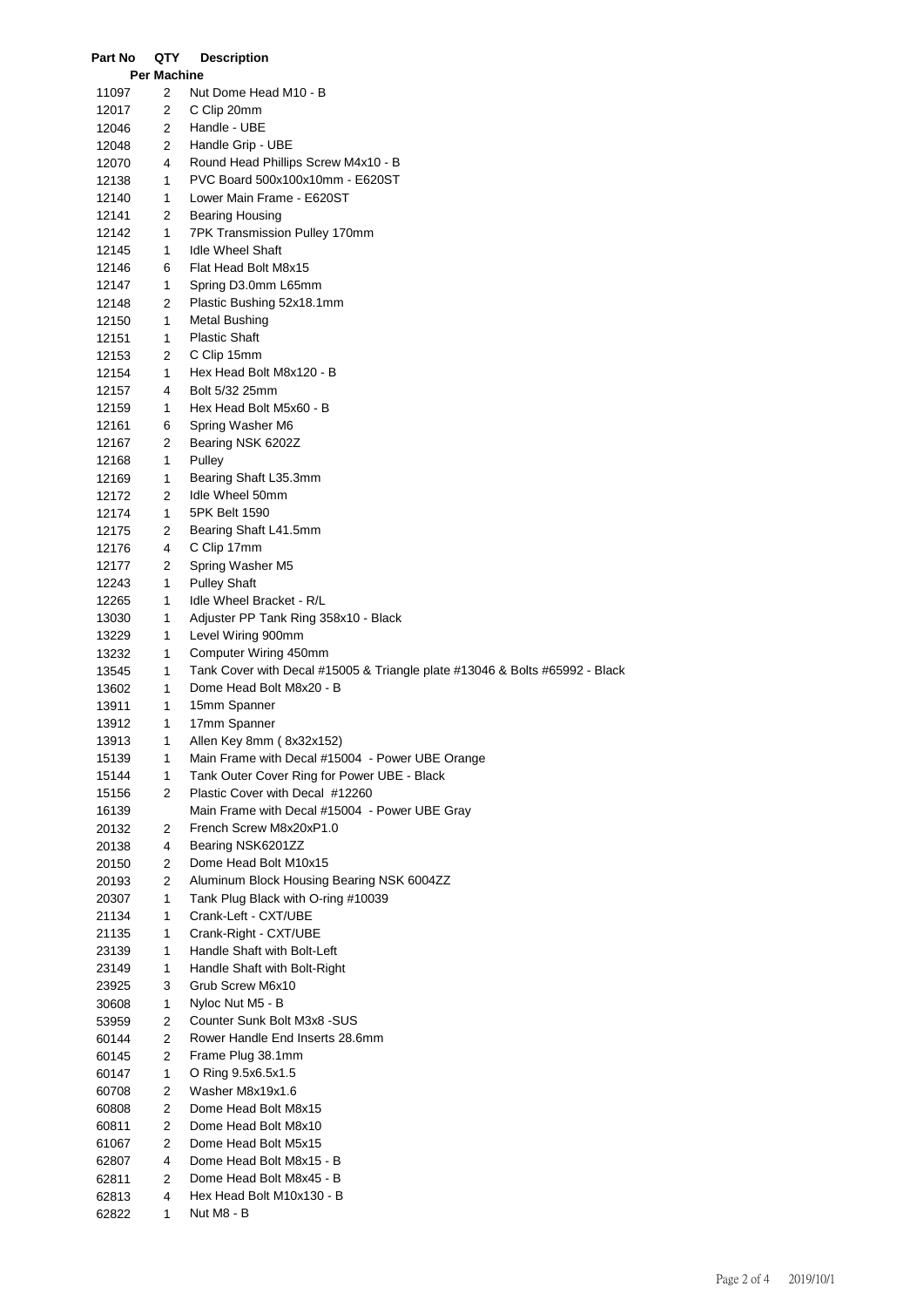| Part No            | QTY          | <b>Description</b>                                |
|--------------------|--------------|---------------------------------------------------|
| <b>Per Machine</b> |              |                                                   |
| 62826              | 4            | Hex Head Bolt M6x10 - B                           |
| 65693              | 2            | Dome Head Bolt M5x15 - B                          |
| 65910              | 4            | Nyloc Nut M10 - B                                 |
| 65918              | $\mathbf{2}$ | Dome Head Bolt M10x60 - B                         |
| 65921              | 8            | Washer M8.5x19x1.6t - B                           |
| 65931              | 3            | Nyloc Nut M8 - B                                  |
| 65949              | 10           | Washer M10x21x2t - B                              |
| 66039              | 2            | Bumper                                            |
| 66070              | $\mathbf{2}$ | <b>Transport Wheel</b>                            |
| 70305              | $\mathbf{1}$ | Sensor Bracket                                    |
| 70315              | 1            | Magnetic Ring & Rare Earth Magnet #60124          |
| 70321              | 1            | Tank Plug Black with O-ring #10039 & Decal #70322 |
| 70933              | 1            | LCD for Bluetooth Auto-Adjust Monitor             |
| 70936              | 1            | Mambrane for Power Zone                           |
| 71312              | 1            | Flywheel - CXT/UBE                                |
| 71314              | 1            | Hexagon Screws M8x20mm SUS                        |
| 73082              | 1            | Washer 10.2x30x3t SUS Same as 10138               |
| 74105              | $\mathbf{2}$ | Washer M5 SUS                                     |
| 74313              | 1            | <b>Impeller Shaft</b>                             |
| 74346              | 1            | <b>Computer Stalk</b>                             |
| 92610              | 1            | Console with BLT update - UBE                     |